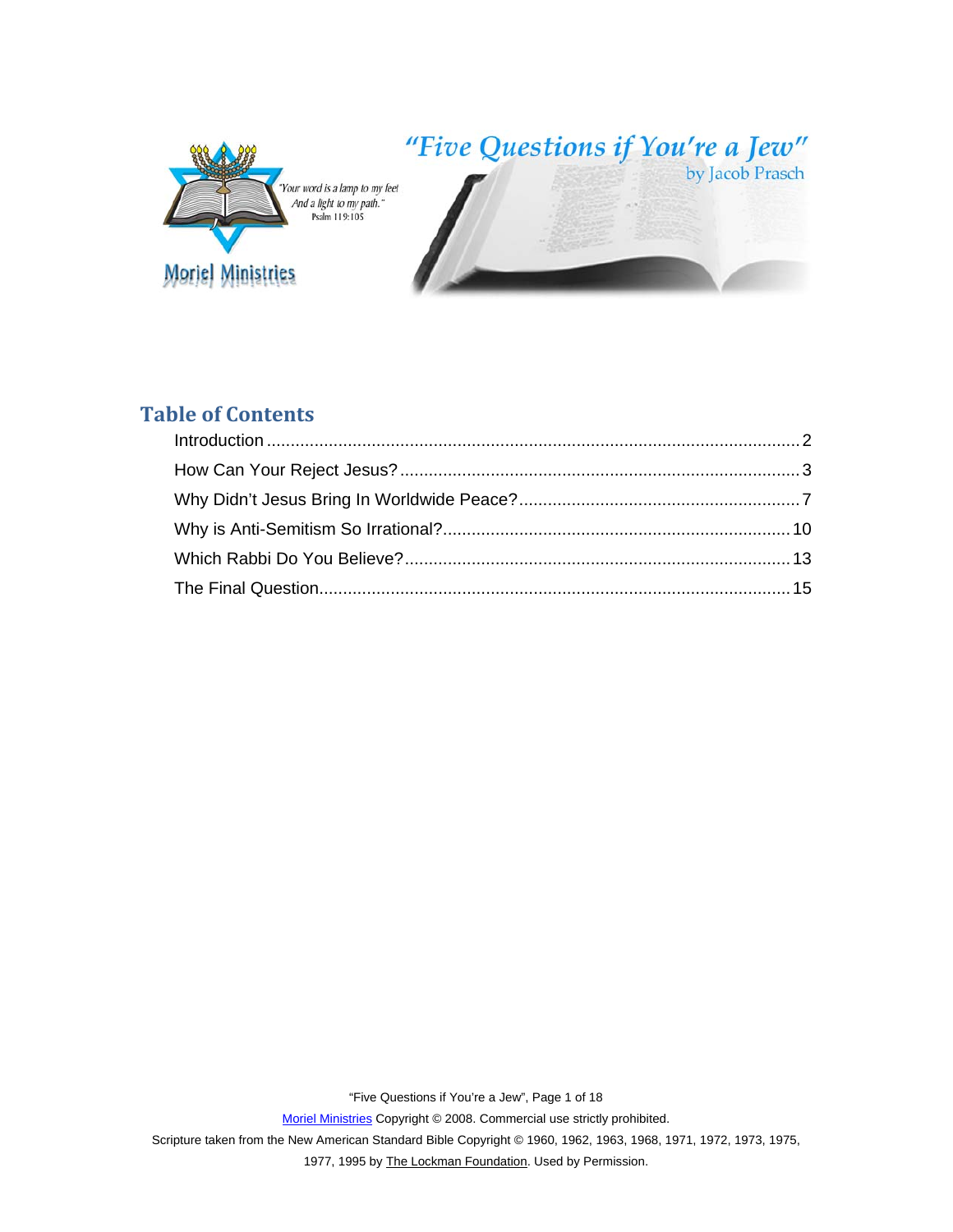## <span id="page-1-0"></span>**Introduction**

Shalom! My name is Jacov – Jacob, and someone directed you here because you are Jewish and they were interested in speaking to you about the relationship between Christianity and Judaism.

I know Jewish people are revolted by Jews who believe in Jesus, so you can rest assured my mother is a Gentile Roman Catholic. She doesn't believe what I believe, but I am not halachaly Jewish. My wife and children, however, are.

Now I grew up in the New York area and I was sent both to a Roman Catholic school and the Jewish community center. I had brit milah, plus I was sprinkled as a baby. By the time I became a teenager I was an agnostic. By the time I became a teenager I didn't know what I believed, I just know what I didn't. But I had an open mind. Now I always had a sense of identity with Israel and the Jewish people, but I was not halachaly Jewish and I rejected Roman Catholicism as something idolatrous and corrupt. So I'm speaking to you as a Jewish person, and I'd like you to understand why I as a Christian am philo-Semitic, why I support Israel and the Jewish people, but this inevitably leads to the question, why did I bring up my Jewish children to believe that Jesus is a Jew who had a Jewish message taught in a Jewish way for Jewish people?

If you want to look at what's revolting about Christendom, its ugly history of idolatry and anti-Semitism, I'm with you, my Jewish friend, 100%. They took a Jewish faith and they turned it into a Hellenistic – a Greek, even a Pagan faith; they took a Jewish Messiah and turned Him into a goy; they took a Jewish rabbi and made Him an icon of anti-Semitic sentiment. What they did is not rational and it was completely out of harmony with who He was and what He taught. We have to draw a distinction between the Jewish Jesus and the Jesus of Western Christendom.

The Jewish Jesus was called Rabbi Yeshua bar Josef m'Netseret. His name was not "Jesus Christ", his name was Rabbi Yeshua bar Josef m'Netseret. He said, "I came for the lost sheep of the house of Israel". (Mt. 15:24) You may be surprised to know that

"Five Questions if You're a Jew", Page 2 of 18

Moriel Ministries Copyright © 2008. Commercial use strictly prohibited.

Scripture taken from the New American Standard Bible Copyright © 1960, 1962, 1963, 1968, 1971, 1972, 1973, 1975,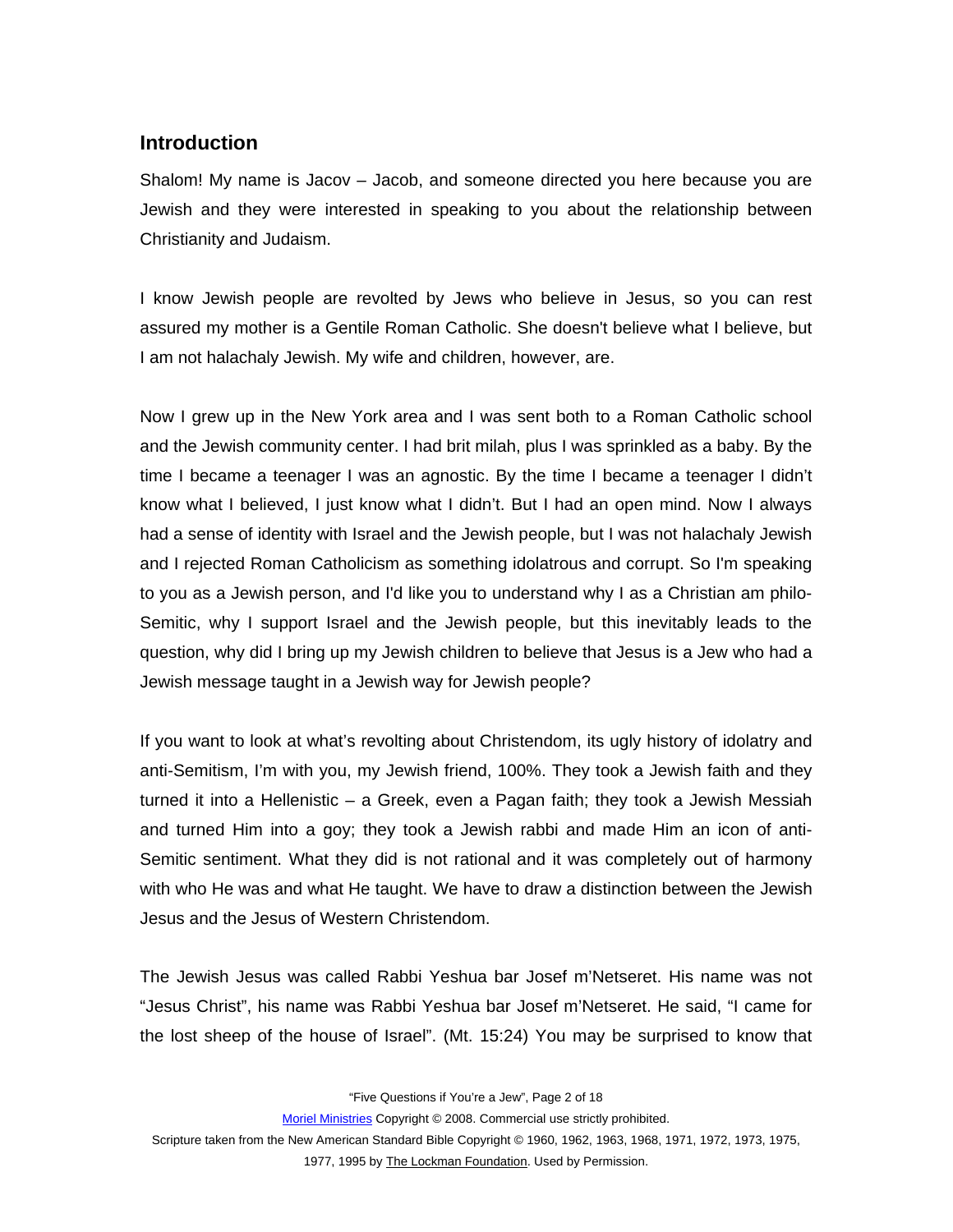<span id="page-2-0"></span>every writer of the New Testament was a Jew. The only exception would have been one physician who was a Gentile convert to Judaism who wrote one book; all the rest were Jewish including Rabbi Shaul of Tarses who was from the rabbinic school of the Hillel, a disciple of Rabbi Gemaliel, a classmate of Anglios, a classmate of Johanan ben Zaccai. In Judaism, if you're familiar with and been to Yeshiva, you perhaps know.

And so I'm left with this dilemma: I was brought up with what I was told is Christianity, but reading the New Testament I found out it was *not* Christianity. And there was a Judaism that I was told was the same Judaism as Moses and the prophets. So the same as I read the *B'rit Hadasha* – the New Testament, and I discovered that the New Testament was *not* what Jesus taught, I needed to do the same thing with the Tanak, the Hebrew Scriptures. It says in Proverbs three times that an unequal balance is an abomination to Hashem. (Prov. 11:1; 20:10; 20;23) So in the same way that I discovered that Christianity had mutated into something very different than it was originally, much the same happened to Judaism.

I was shocked to discover that in the Tanak there was no such thing as a "rabbi". He's called "Moshe Rabbeinu", but there was no rabbis. There were "*Levim*" – "Levites", priests. And in the New Testament there were no priests! It's something they'd invented. There were "presbyters" – elders, but there were no priests. Christ was a priest; every Christian was supposed to be a priest, not a separate priesthood. So there were no priests in the New Testament and no rabbis in the Old. I began to understand why a Jewish man, Karl Marx, said religion was a con. But I looked further and I came up with questions, questions that I asked myself, and questions I would like to ask you.

#### **How Can Your Reject Jesus?**

The first question I would like to ask you is this: There are two reasons most Jewish people I know – neighbors, friends, family – two reasons most I know reject any idea of Jesus being the Jewish Messiah. Those reasons are always "anti-Semitism" and "Why, if He was the Messiah, did He not bring in worldwide peace?" Therefore He could not be the Messiah. Let's begin with the most sensitive of issues, anti-Semitism.

"Five Questions if You're a Jew", Page 3 of 18

Moriel Ministries Copyright © 2008. Commercial use strictly prohibited.

Scripture taken from the New American Standard Bible Copyright © 1960, 1962, 1963, 1968, 1971, 1972, 1973, 1975,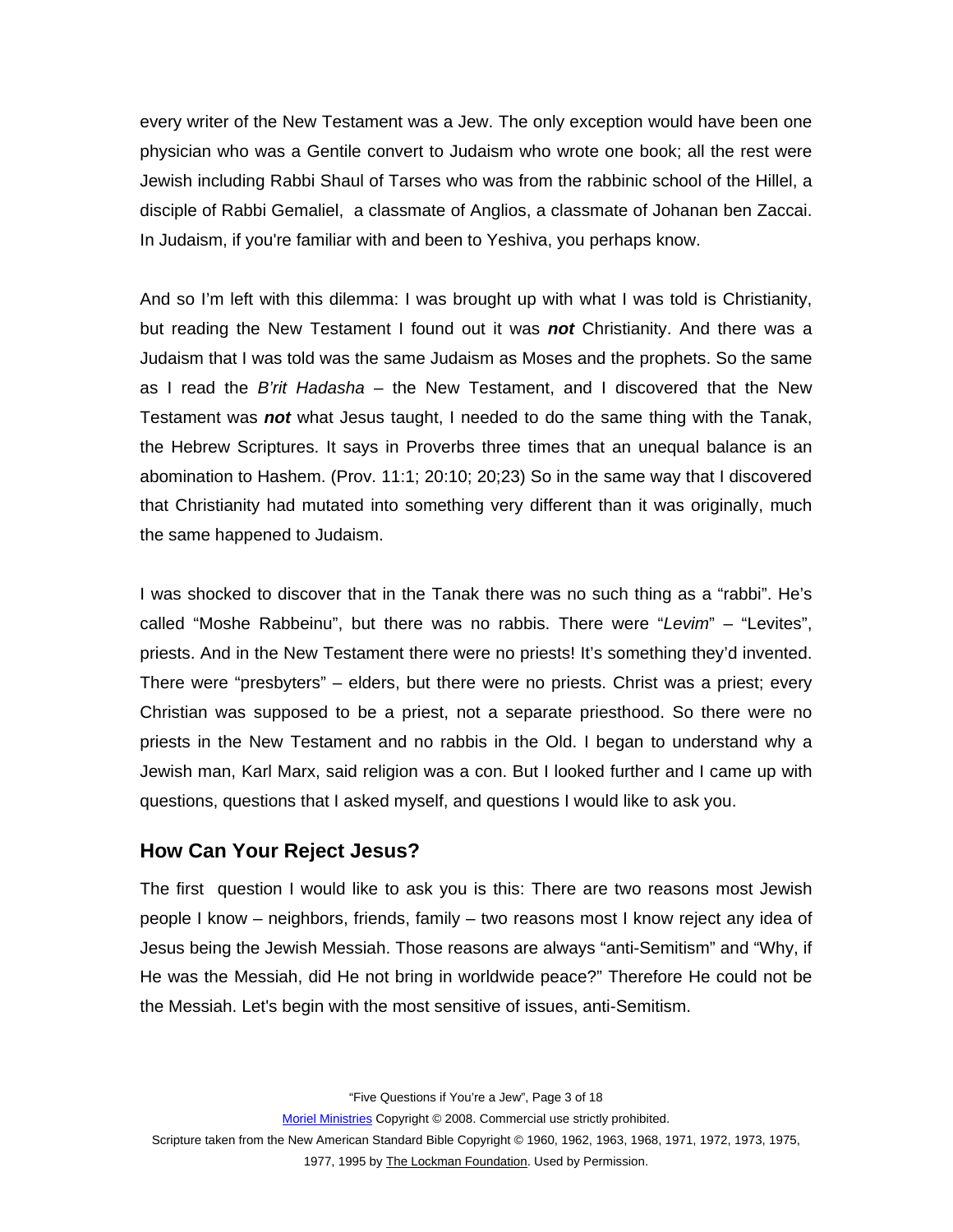I had an uncle who was in a German camp. He was a prisoner of war. The Nazis were going to kill Him. He was rescued by the Russians at the last moment as my wife's father was rescued by the Russians at the last moment as he was against the wall about to be shot. The Germans were trying to kill as many Jews as they could before they evacuated, before the retreat in the face of the oncoming invasion. My wife is the daughter of Holocaust survivors. Most of her family were murdered. And, of course, they were murdered in the name of Jesus Christ. The remaining orthodox church, the Roman Catholic Church and most of the Lutheran church in Germany collaborated with the Nazis. Hitler quoted Luther at length. It was not just Catholics, it was Protestants. How can I believe that the person in whose name one Inquisition after another, one pogrom after another, and ultimately the Holocaust should be even considered as a possible candidate to be the Jewish Messiah, when in His name nothing but genocidal extermination and persecution has come to Israel and the Jews? That's the question I asked myself, but this is the question I would like to ask you.

If you were to read the Tanak, "*Yirmayah Ha'nabiy*" – Jeremiah the Prophet was arrested and thrown into a cistern. (Jer. 38:6) He pointed people to the Law, the Torah. He warned them of impending doom and judgment and God's anger with them because of idolatry and immorality. And like most of the other prophets he was persecuted. But he was *not* persecuted in the name of Ba'al; he was not persecuted in the name of Molech. Most of the Hebrew prophets who were persecuted or murdered by their own people were murdered in the name of Yahweh and Moses. They were accused of speaking against the Torah and Moses when they said that God's judgment was going to come upon Jerusalem.

I recall several years ago when an Orthodox Jew wearing a yarmulke drew a pistol in north Tel Aviv and fired bullets directly into the back of the Israeli prime minister Yitzhak Rabin. He did this in the name of Judaism; he did this in the name of the Torah; he did this in the name of Yahweh; he did this in the name of Moses – "*Moshe Rabbeinu*". An Orthodox Jew assassinated Yitzhak Rabin, gunned him down, murdered his own prime minister in the name of Moses and Judaism. Can I reject Moses and Judaism because

"Five Questions if You're a Jew", Page 4 of 18

Moriel Ministries Copyright © 2008. Commercial use strictly prohibited.

Scripture taken from the New American Standard Bible Copyright © 1960, 1962, 1963, 1968, 1971, 1972, 1973, 1975,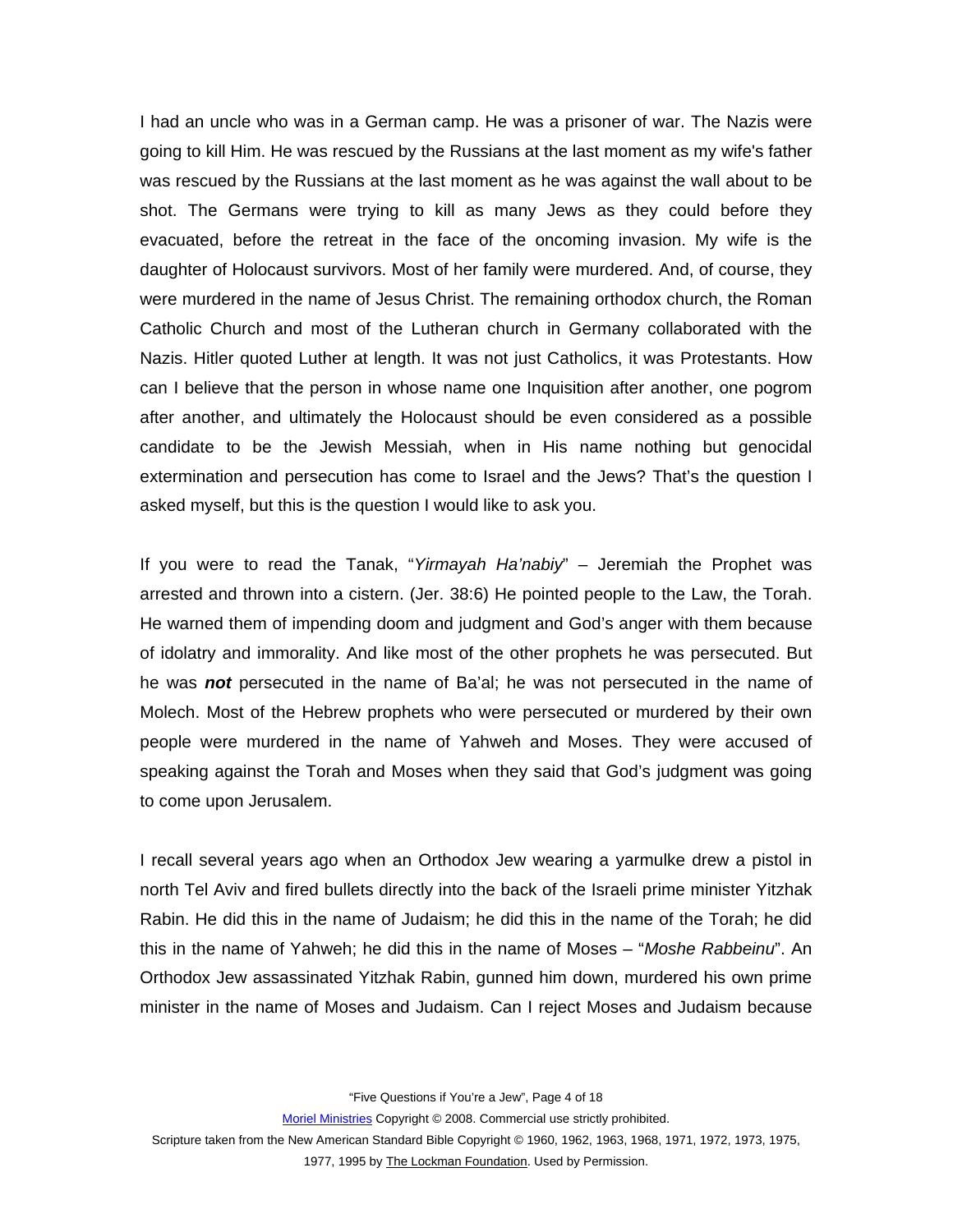somebody assassinated Yitzhak Rabin in his name? Can I reject Moses and Judaism because the prophets were persecuted and killed in their name?

Simon bar Kokhba came and was extolled as a hero. He was proclaimed to be the Messiah by Rabbi Akiva in the name of Moses and the Prophets. The Israeli general and archeologist, the first chief of staff of the Israeli military Ya'alon said something different. He described bar Kokhba as something of a brute tyrant who once kicked a 90-year-old rabbi in the head and killed him; a warlord, someone who'd been power-hungry. Some saw him that way, but Rabbi Akiva said he was the Messiah. And in the name of Moses and Judaism, Rabbi Akiva promised the Jewish people he was the Messiah and would bring them deliverance. At the battle of Betar, the worst holocaust in proportionate terms that has ever happened to Israel took place, (something in proportionate terms as bad as the Holocaust of the 1930's and 40's) only it happened in their own land. Because Rabbi Akiva proclaimed bar Kokhba to be the Messiah in the name of Moses and Judaism, can I reject Moses and Judaism? No, Rabbi Akiva did *not* bring peace to Israel and establish worldwide peace through his Messiah bar Kochba. Bar Kochba did not establish worldwide peace and bring peace to Israel even though in the name of Moses and Judaism they said he would.

If you've studied Judaism you know about Shabbetai. Most rabbis in major areas of Europe and North Africa, *most* in major areas and many others in a variety of areas, said he was the Messiah, but he was *not* a Messiah. In the end he led the people into what can best be described as something debaucherous and grossly disappointing. Yet it was in the name of Moses and the Prophets that the rabbis proclaimed Shabbetai Zevi to be the Messiah. Can I reject Moses and Judaism because the rabbis misled the Jewish people into following Shabbetai Zevi in the name of Moses and Judaism?

Two generations later the rabbis did it again and they said Jacob Frank was the Messiah on a wide scale. But Jacob Frank was *not* the Messiah, yet in the name of Moses and Judaism the rabbis said he was. And some very bad things happened to the Jewish people. There've been *many* people who the rabbis have said is the Messiah right up to the present age, and they always proclaimed them to be the Messiah in the name of

"Five Questions if You're a Jew", Page 5 of 18

Moriel Ministries Copyright © 2008. Commercial use strictly prohibited.

Scripture taken from the New American Standard Bible Copyright © 1960, 1962, 1963, 1968, 1971, 1972, 1973, 1975,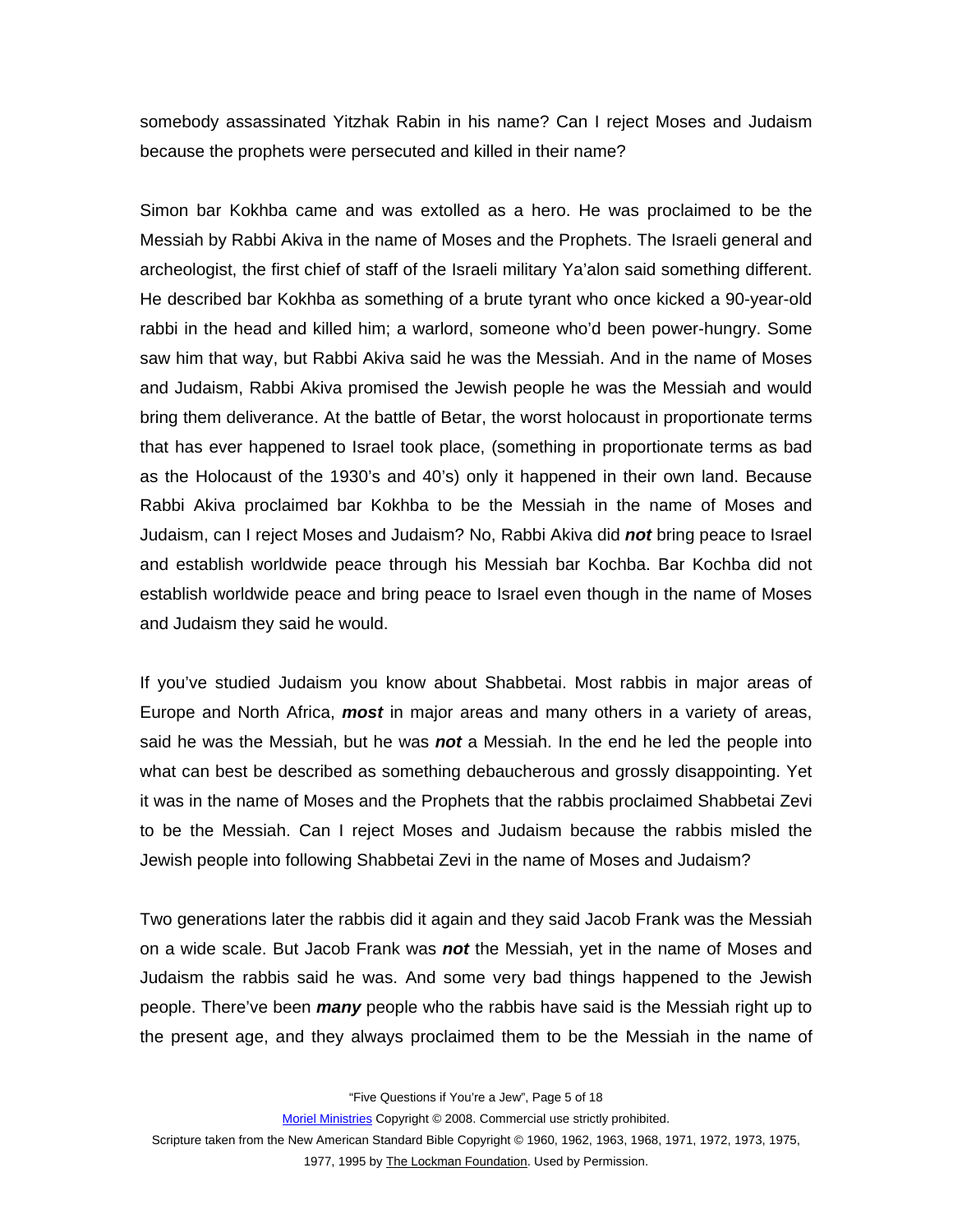Moses and Judaism. Murder and atrocity was committed in the name of Moses and Judaism. Genocidal persecution of the Jews resulted as a direct result of Rabbi Akiva's action perpetrated in the name of Moses and Judaism.

On what basis can I reject Moses and Judaism because of what was done in the name of Moses? I *cannot* reject Moses and Judaism because of what was done in the name of Moses. I have to accept or reject Moses on the basis of what Moses said and did, not on the basis of what others said and did in his name. The issue is not what was done in the name of Moses, the issue is Moses. So then my question to you is, "On what basis can I reject Yeshua – Rabbi Yeshua bar Jozef m'Netseret, whom the Gentiles call 'Jesus of Nazareth' – on what basis can I dismiss Him and reject Him?" On the basis of what was done in His name to the Jewish people and to others? The issue is *not* what was done and said in His name by others, the issue is what did *He* say and do? The issue is not what Jesus is *said* to have said, the issue is not what others did generations and centuries after His public ministry in Israel, the issue is not what others said and did in His name. The issue is *not* that, the issue is He Himself.

I considered Moses apart from what was done in his name. Now you don't think of it, but goys – Gentiles will say much the same thing about you that you think about them. They have these myths of conspiracy theories and Jewish bankers and Jewish merchants and Jews trying to take over the medical profession and the academic institutions, making Jews the scapegoats for most of man's faults and problems when in fact we all know there are both good Jews and bad Jews the same as there's good Gentiles and bad Gentiles. But it's easy just to say, "Oh, the Jews!", and it's just as easy to say, "Oh, the Christians!" No real Jew would commit murder in the name of Judaism; no real Jew would persecute their own prophets in the name of Judaism; no real Christian would commit murder in the name of Christianity. no real Christians would murder God's own chosen people, the Jews, in the name of a Jewish faith. Christianity is a Jewish faith.

How can you reject Jesus on the basis of what was done in His name unless you reject Moses on the same grounds? I don't reject Moses for those reasons, it wouldn't be fair to Moses and it wouldn't be fair to myself. The issue is was Moses right? I hope you won't

"Five Questions if You're a Jew", Page 6 of 18

Moriel Ministries Copyright © 2008. Commercial use strictly prohibited.

Scripture taken from the New American Standard Bible Copyright © 1960, 1962, 1963, 1968, 1971, 1972, 1973, 1975,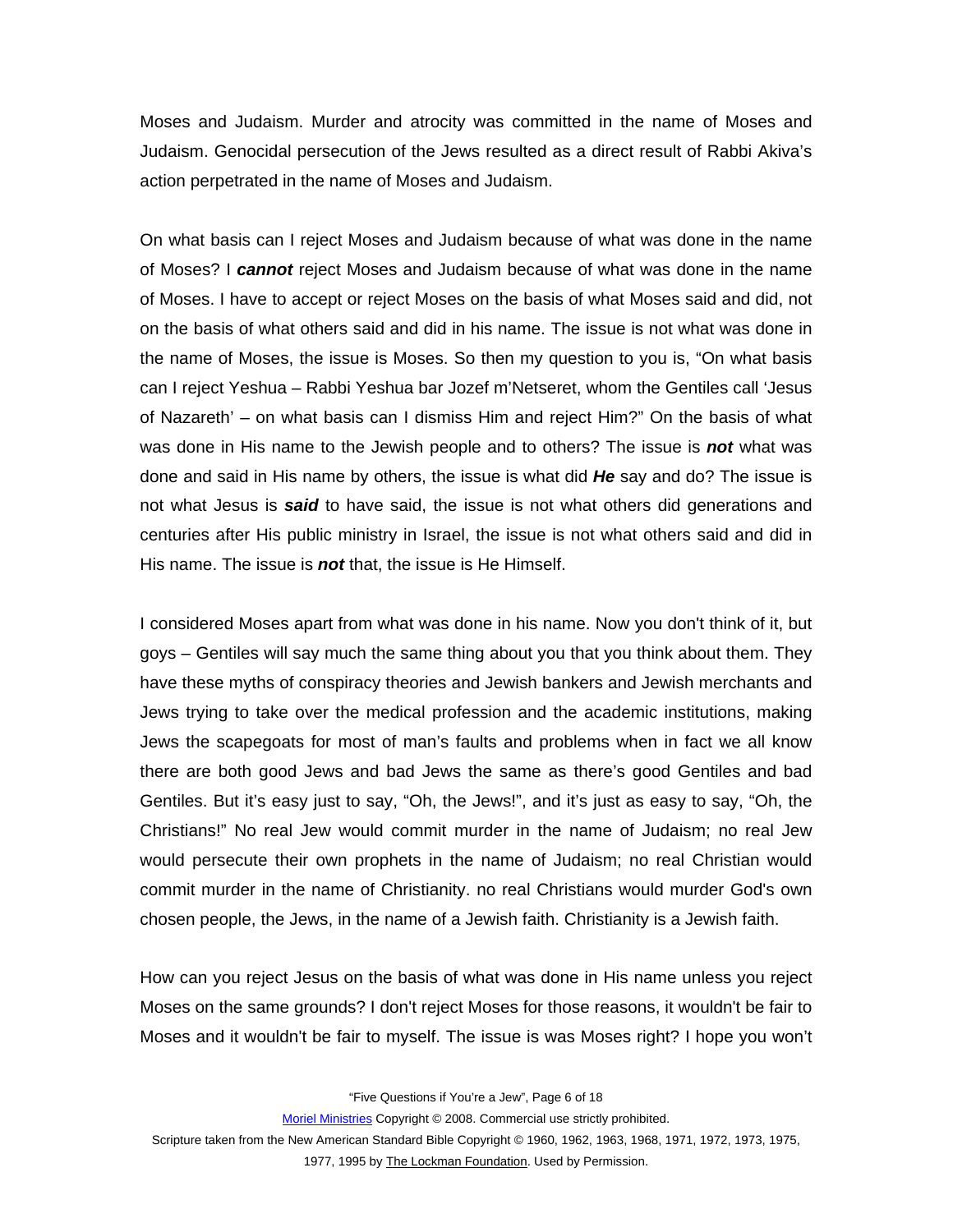<span id="page-6-0"></span>reject Jesus on those grounds. It wouldn't be fair to Him and it wouldn't be fair to you. The issue is, "Was Yeshua right?" Not the Gentile "Jesus", not the Catholic or Protestant "Jesus", but the Jewish Jesus: Was He right?

By the 2nd Century the Jewish historian Max Dimont tells us that 25% of the Jews in Jerusalem believed he was the Messiah. The only reason Gentiles believe in Him is because Jews believed it first. The only reason there's a New Testament is that Jews wrote it. Both those calling themselves Jews and those calling themselves Christians are the products of revisionism, a rewritten distortion of history. There is nothing Gentile about Jesus or His message except that He loves Gentiles and wanted to save them and wanted them to believe in the Jewish God and the Jewish way of salvation. That is all. "*la'or goyim*" – "a light to the Gentiles". (Is. 42:6).

That's my first question, my dear Jewish friend, how can you reject Jesus because of what was done in His name when the same things were done in the name of Moses and Judaism?

#### **Why Didn't Jesus Bring In Worldwide Peace?**

But there's another question I'd like to ask you. That question is, "If Jesus was the Messiah, why didn't He bring in worldwide peace?" Why was there a Holocaust? Why were there Inquisitions and pogroms? Why is there starvation in Africa? Why is the environment being destroyed? Why has the world become systematically worse with everybody in it and so commonly the Jews getting the worst of the worst? How could He be the Messiah? Why didn't He bring in worldwide peace? Where is the Messianic redemption? It's ridiculous to believe He's the Messiah, the world wouldn't be the way it is. Things have only gotten worse for us. How can you believe in Him? That's the question.

Let's turn – not to any Christian source, not to any Gentile source, not to any human source – let's turn to the word of God, the Hebrew prophet Daniel 9, "*Daniye'l Hanawbe*". In Daniel 9 we read verses 26 and 27…

"Five Questions if You're a Jew", Page 7 of 18

Moriel Ministries Copyright © 2008. Commercial use strictly prohibited.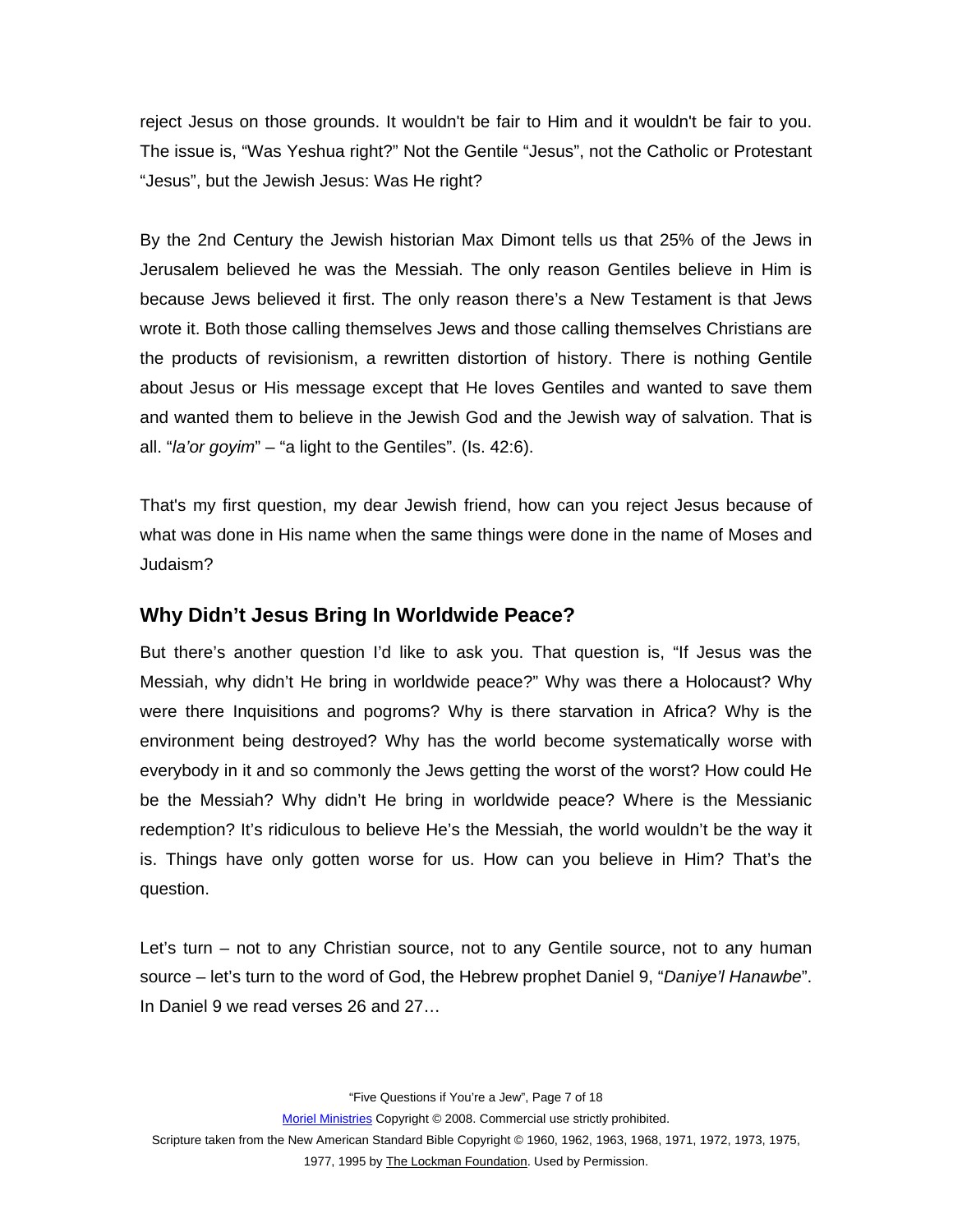*Hamashiach hitzarek lavo v'l'moot lifneh hahorban shel ha beit ha migdash ha shenit.* 

The Messiah would have to come and be cut off – be killed, before the destruction of the Second Temple. "But that's your Christian interpretation". No, I'm not looking at Christian interpretations; that's what the text says, and try reading Sanhedrin 96 to 98b. Why do the rabbis say there's a curse on reading Daniel 9? For the time of the Messiah's coming is foretold in it. And as we read, the Sanhedrin wept, "Oy! Oy! The Messiah has come? No, the temple is destroyed and He's *not* come! Woe unto us!" God cannot break His word. The ancient sages understood this was about the Messiah. He had to come and die. "Wars and desolations are determined to the end". (Dan. 9:26)

In Judaism the rabbis go to the greatest lengths to try to reconcile two irreconcilable pictures of the Messiah, "*HaMashiach ben Yosef*" and "*HaMashiach ben David*", "the Messiah the Son of Joseph" and "the Messiah the Son of David". The "Conquering King" and the "Suffering Servant" we call "*ben Ephraim*". Some rabbis said one will resurrect the other. It's two Messiahs. Is it two Messiah's or one Messiah with two comings? Daniel was right; it was one Messiah with two comings. He was shown the future. This is what Moses spoke of, this is how it will happen: He will come, He will be cut off, He will be killed. "Wars and desolations are determined until the end", then He will come again.

In His first coming He comes as the Suffering Servant in the character of Jozef from the B'reshit, the book of Genesis, as you think of Joseph in the book of Genesis.

- His own Jewish brothers rejected him, but the goys accepted him.
- He went from a place of condemnation to a place of exaltation in a single day as did Rabbi Yeshua.
- Yosef was betrayed by his brother Yehuda for 20 pieces of silver as Jesus was betrayed by Yehuda – Judas for 30 pieces of silver.
- Joseph's brothers did not recognize him at the first coming, they thought he was a goy, an Egyptian. And so Jesus' brothers recognize Him at the second coming. They think He's a goy, He's for the Christians. Hollywood gave Him blond hair and blue eyes, but He did not have blond hair and blue eyes.

"Five Questions if You're a Jew", Page 8 of 18

Moriel Ministries Copyright © 2008. Commercial use strictly prohibited.

Scripture taken from the New American Standard Bible Copyright © 1960, 1962, 1963, 1968, 1971, 1972, 1973, 1975,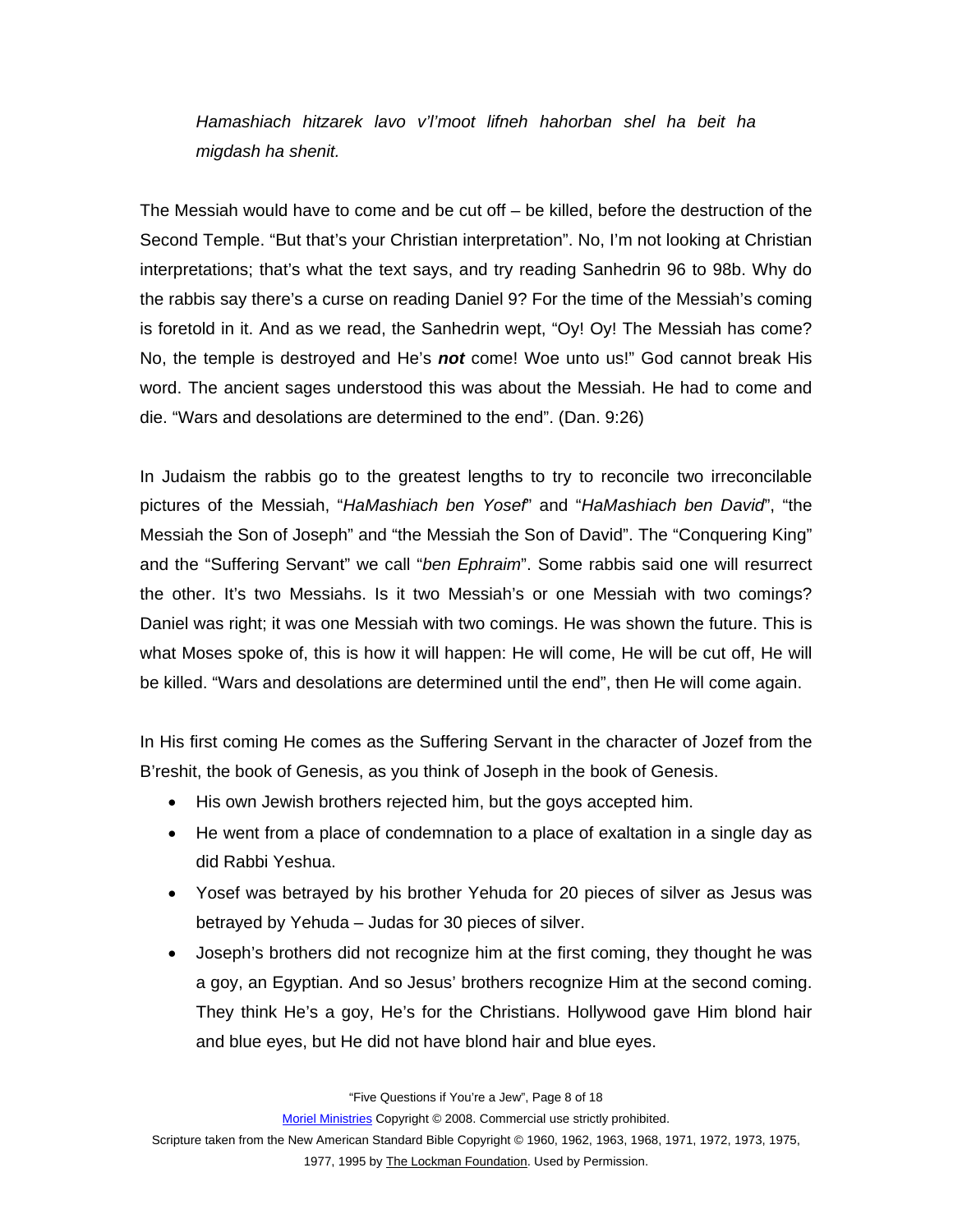My question is this: If the Hebrew prophet who was given the clearest picture of what the future would be like, if he was given the most accurate detail of how the Messianic redemption would come to Israel and enter the world, if he said the Messiah would come and be cut off and wars and desolations would be determined to the end, how can you say Jesus was not the Messiah because there's wars and desolations? It's *supposed* to have happened.

Think of Moses the first time he tried to save his people – they rejected him; it was the second time they accepted him as with Joseph. The first time they rejected him, the second time they accepted him. Why should the Messiah be any different? The Hebrew scriptures do not say He will bring in worldwide peace, it says He will come and bring an opponent; it says He will come and be cut off; it says wars and desolations will be determined until the end – *then* He will come and bring in worldwide peace. In His first coming He came to pay the price for the sin that prevents the peace from coming. In His return he will bring the peace. *Shalom alkot Yisra'el*.

I don't understand the argument. How can you say He's not the Messiah because He didn't bring in worldwide peace but was killed when that's *exactly* what Daniel said the Messiah was supposed to do? Why don't the rabbis tell you this? I'm afraid you'll have to ask them, I'm not a rabbi, but I know what their ancient rabbis said, "Don't read Daniel 9, there's a curse if you do". What are they afraid of? Can you really believe that God would have put something in His Word that He didn't want you to understand? Why would He put it there?

 There was a rabbi who hated Christians because he had known nothing but persecution in Eastern Europe. His family had been terribly persecuted. His name was Rabbi Leopold Cohen. Only once in his life did he ever see a New Testament and he picked it up and threw it against the wall in violent anger because of the pogroms his people had experienced in the shtetls of Eastern Europe. In desperation to flee the anti-Semitism he arrived in New York City and there he began to study and study and study. He always studied Torah and he always studied Talmud. He studied Mishnah, he read the

"Five Questions if You're a Jew", Page 9 of 18

Moriel Ministries Copyright © 2008. Commercial use strictly prohibited.

Scripture taken from the New American Standard Bible Copyright © 1960, 1962, 1963, 1968, 1971, 1972, 1973, 1975,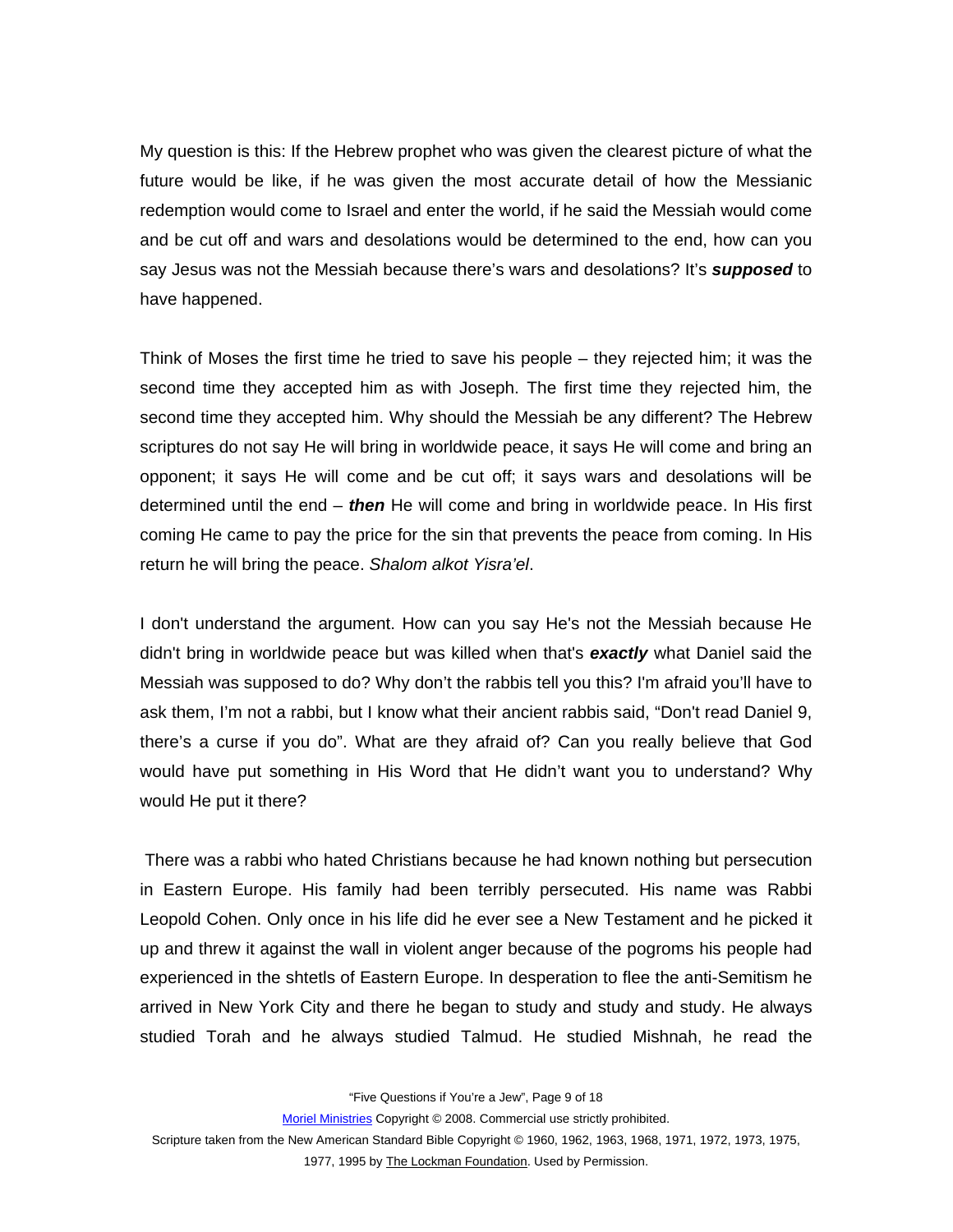<span id="page-9-0"></span>Midrashim. Be he decided instead of studying rabbinic commentary on the Prophets he would study the Prophets. And when he came to Daniel 9 he had questions he could not answer. So he went to the Talmudic literature, he went to the tractates like Sanhedrin, and he discovered what I discovered: The Messiah had to come and die before the Second Temple would be destroyed before 70 A.D.

That's *my* question. If Rabbi Yeshua – Jesus only did what the Messiah was prophesied as going to have to do, how can you reject on the basis of having fulfilled the prophecy? You can reject somebody on the basis of having *not* fulfilled the prophecy, but how can you logically, rationally as a Jew before God reject Him on the basis of fulfilling what He was supposed to?

# **Why is Anti-Semitism So Irrational?**

But I have another question: if "*Yasha'yah Hanawbe*" – Isaiah the prophet in chapter 11 said…

*The nations will resort to the root of Jesse…* 

…the "*sores Yisay*"..

*…the peoples…* 

…the "*ammim*"

The rabbis have always said the "*Sores Yisay*" is the Messiah. Jews and Christians, their scholars have always agreed: "the nations", "the Gentiles". "the peoples" will come to the "*Root of Jesse*".

I look at an anti-Semitic world. I look at a world where becoming a Christian in Saudi Arabia somebody is beheaded or hung. A world where in Sudan nearly 2-1/2 million Christians have already been killed and more facing the prospect of death. Yet Gentiles of so-called Christian nations remain almost silent, no one calling for a boycott on Saudi

"Five Questions if You're a Jew", Page 10 of 18

Moriel Ministries Copyright © 2008. Commercial use strictly prohibited.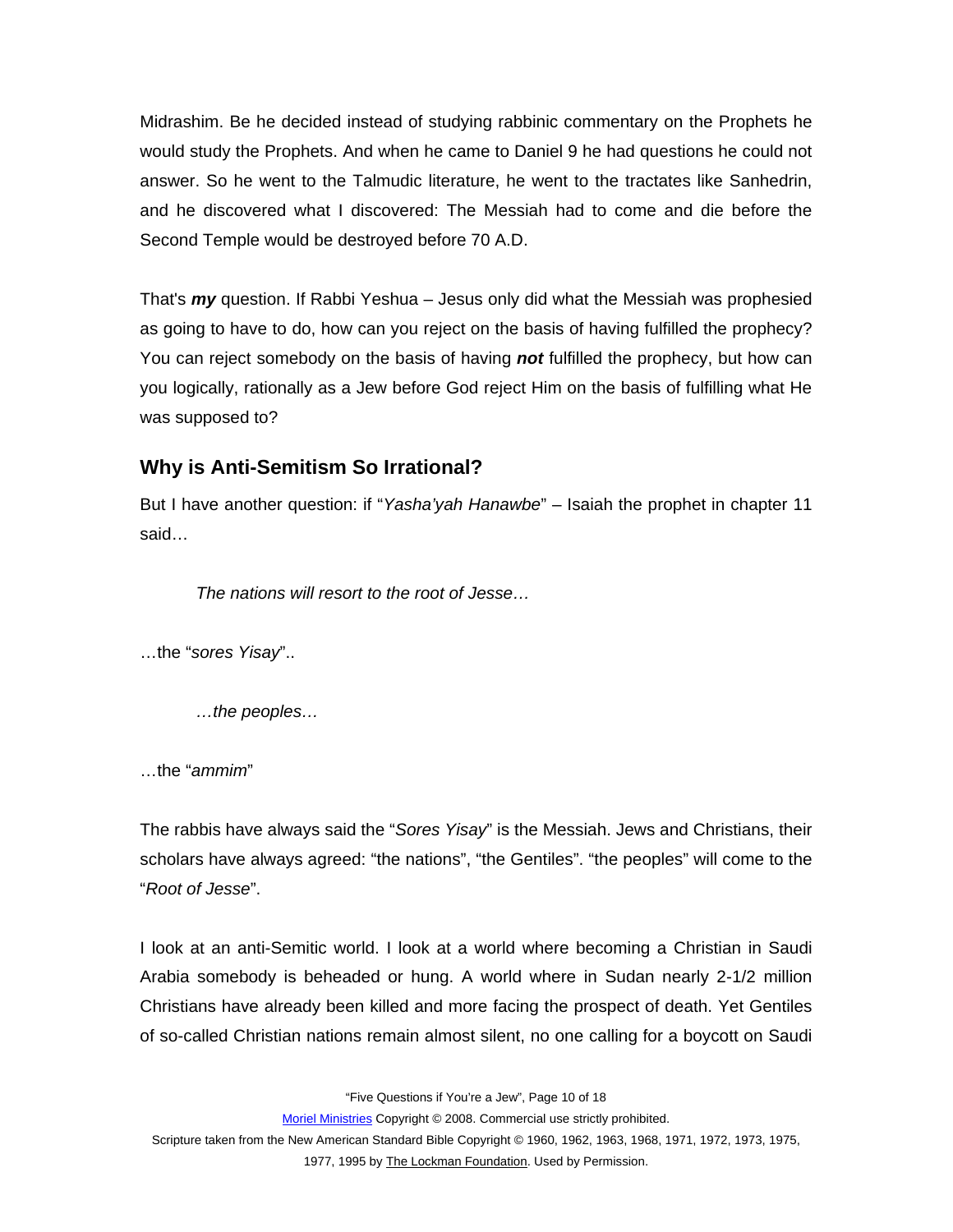Arabia oil or an academic boycott on the many nations that persecute Christians: Islamic countries. But when the one nation in the Middle East that protects the rights of Arab Christians, Israel, the one nation that protects the rights of Arab Christians defends themselves from this same militant Islam that murders Christians, everybody wants to condemn Israel. It's not logical, it's not rational. Israel is treating most Christians (apart from Jewish ones), apart from Jewish believers in Jesus, they treat most Christians better than Christians treated them, except in the United States and, to a degree, in Britain. Most nations have never given Jews the kind of freedom that Israel gives to Christians. It's not rational that they hate Israel; it's not rational-behaving people who receive three quarters of the Nobel prizes for the advancement of science, chemistry, physics, and especially biomedical sciences that have saved countless lives. Why would you hate these people? It's not rational.

All over the world there's anti-Semitism. Even people saying they're Christian, there's anti-Semitism. Although all four Gospels make it clear that Jesus was crucified under Pontius Pilate – the Roman government has legal responsibility for His death – and although Jesus said, "I lay My life down, nobody takes it from Me", (Jn. 10:18) and although Christians believe that God said He was going to put the Messiah to death as an atonement for sin, although Jesus never blamed anybody for His death, and although the apostles said it was the Roman government together with the Sanhedrin but it was not the Jewish people, although blaming the death of the Jesus on the Jews is directly contrary to history and to the teaching of the New Testament, they're still saying the Jews killed Jesus. It's not rational. No, this anti-Semitism is *not* rational, but there's something even *more* irrational.

"We hate you, Jew! You're a kike! You're a yid! You're a sheenie! Get out of here! We hate you! You're no good! We don't want you in our land and to go to your own land you have no right there either! You have no right to exist! But we're going to worship your God." We hate you but we love your Messiah; we're going to follow *your* Messiah; Why will Eskimos worship a Jewish God? Why will Pygmies worship a Jewish God? Why will Scandinavians worship a Jewish God? It makes no sense. If you hate these people, why do you worship their God? Because "*the nations will resort to the root of Jesse*".

"Five Questions if You're a Jew", Page 11 of 18

Moriel Ministries Copyright © 2008. Commercial use strictly prohibited.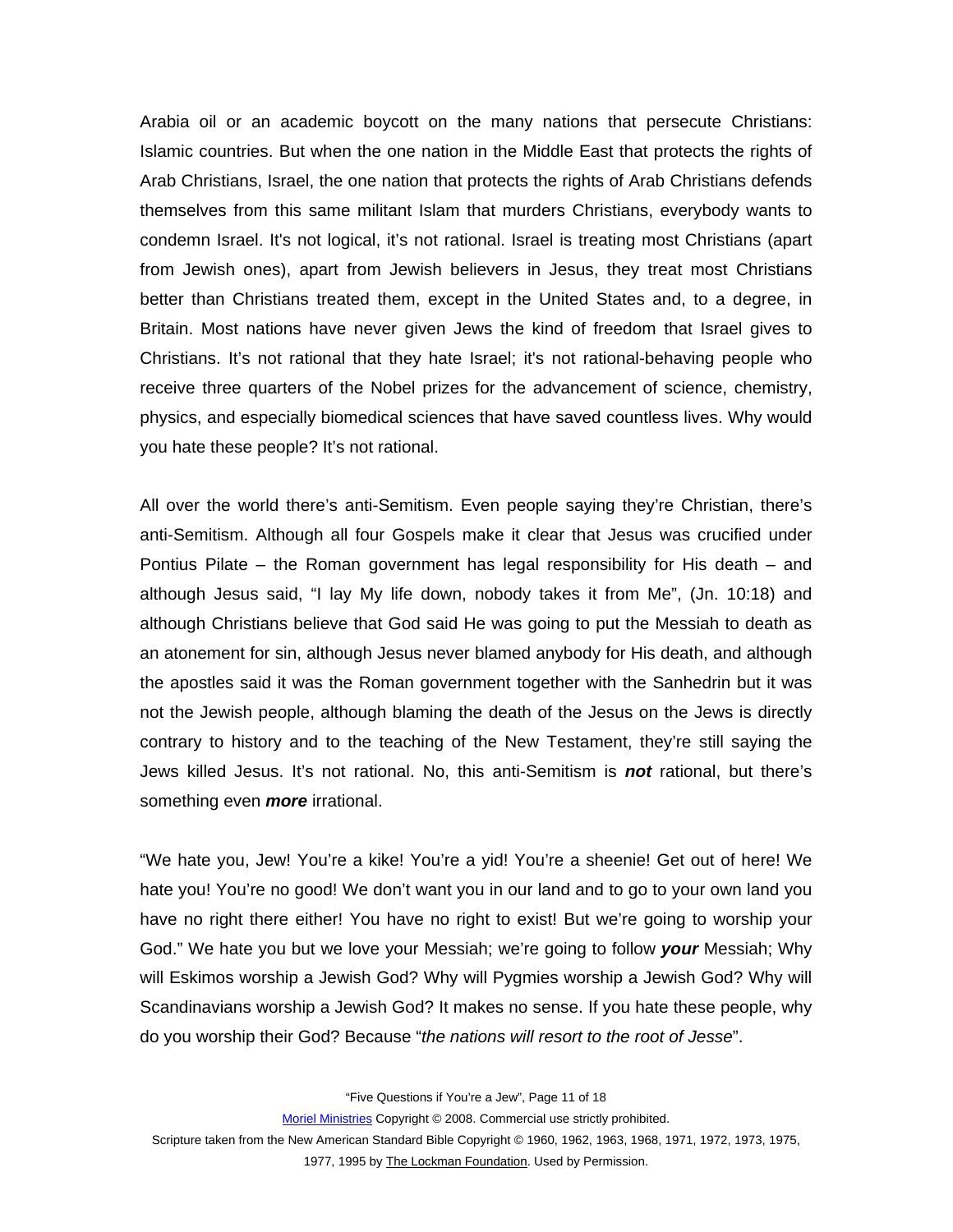My question, might dear Jewish friend, is you and I both hate anti-Semitism but you and I are at a loss to explain it or at least intellectually. We can come up with some explanations but the entire history of it coming back to the same thing again and again? It's not logical. But if you hate somebody, why would you follow one of them? Why would you believe their books and worship their God? There's only One, One, and One alone who could make people worship the God of a nation and race they otherwise hate.

Now I'm not saying *true* Christians – born-again Christians, real evangelicals – I'm not saying that they hate the Jewish people. If you look at the countries with a high evangelical population you'll find even in the Holocaust it was countries like Holland and so forth, in Denmark, that protected the Jews. It was mainly the Catholic and nominal Protestant countries that persecuted them.

The American Jewish Congress, the American College of Rabbis, knows very well the backbone of Jewish support for Israel in America is not the Jewish community, there's only 6 million in North America at most. It is the evangelical Christians who are pro-Zionist. Most of them. Not all Christians are anti-Semitic. You see, the same as there are people who will hate you because you are a Jew, claiming to be Christian, there are *other* Christians who will love you because you *are* a Jew. They will say, "How can we worship a Jewish God and believe in a Jewish Messiah and read a Jewish book and stake our eternal destiny, our faith on it and hate these people who gave it to us?" They're not *all* irrational, but you shouldn't be irrational either.

Many people calling themselves Christians are behaving irrationally. They're worshiping a Jewish God and believing in a Jewish Messiah while hating Jews. It's irrational. But don't you be an irrational Jew. It's a rational question that deserves a rational answer. If He is not the Messiah who would make the Gentiles worship your God, who is? Why else do they worship your God if He is not the one who God said would make them do it?

"Five Questions if You're a Jew", Page 12 of 18

Moriel Ministries Copyright © 2008. Commercial use strictly prohibited.

Scripture taken from the New American Standard Bible Copyright © 1960, 1962, 1963, 1968, 1971, 1972, 1973, 1975,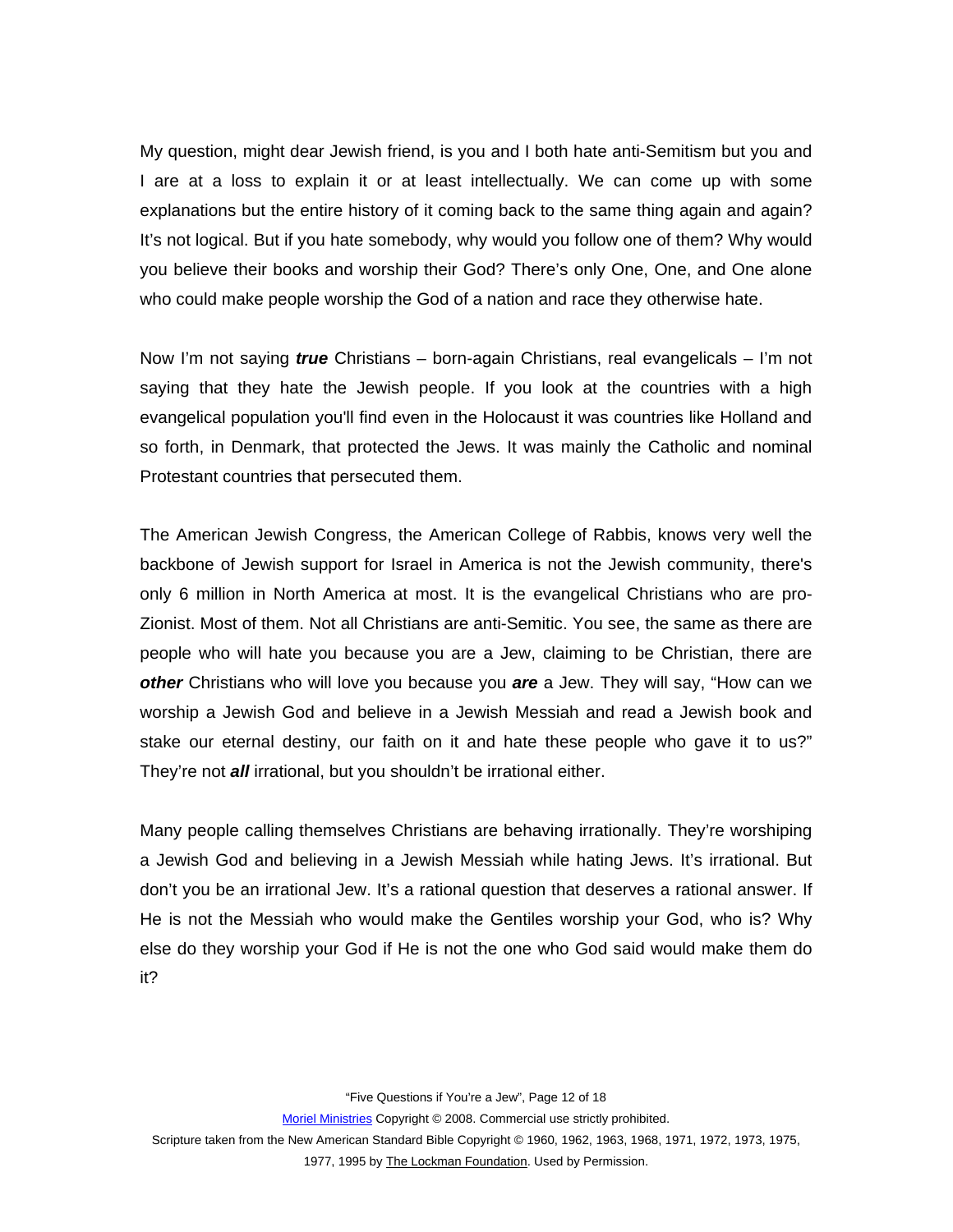#### <span id="page-12-0"></span>**Which Rabbi Do You Believe?**

But I have another question, also from the Hebrew prophet Isaiah ("*Yasha'yah Hanawbe*"), Isaiah 52 and 53. He said, "*Kullanu kasso tainu*…" (Is. 53:6)

*All of us like sheep have gone astray, Each of us has turned to his own way;* 

In the Middle Ages, a rabbi from France called Rashi said that this was about the Jewish people suffering for the Gentile nations, of vicarious atonement. It wasn't about the Messiah, it was a about the Jews themselves.

*Who has believed our message? And to whom has the arm of the Lord been revealed? For He grew up before Him like a tender shoot, And like a root out of parched ground; He has no stately form or majesty That we should look upon Him, Nor appearance that we should be attracted to Him. He was despised and forsaken of men, A man of sorrows and acquainted with grief; And like one from whom men hide their face He was despised, and we did not esteem Him. Surely our griefs He Himself bore, And our sorrows He carried; Yet we ourselves esteemed Him stricken, Smitten of God, and afflicted. But He was pierced through…* 

…as in crucified…

*…for our transgressions, He was crushed for our iniquities;* 

"Five Questions if You're a Jew", Page 13 of 18

Moriel Ministries Copyright © 2008. Commercial use strictly prohibited.

Scripture taken from the New American Standard Bible Copyright © 1960, 1962, 1963, 1968, 1971, 1972, 1973, 1975,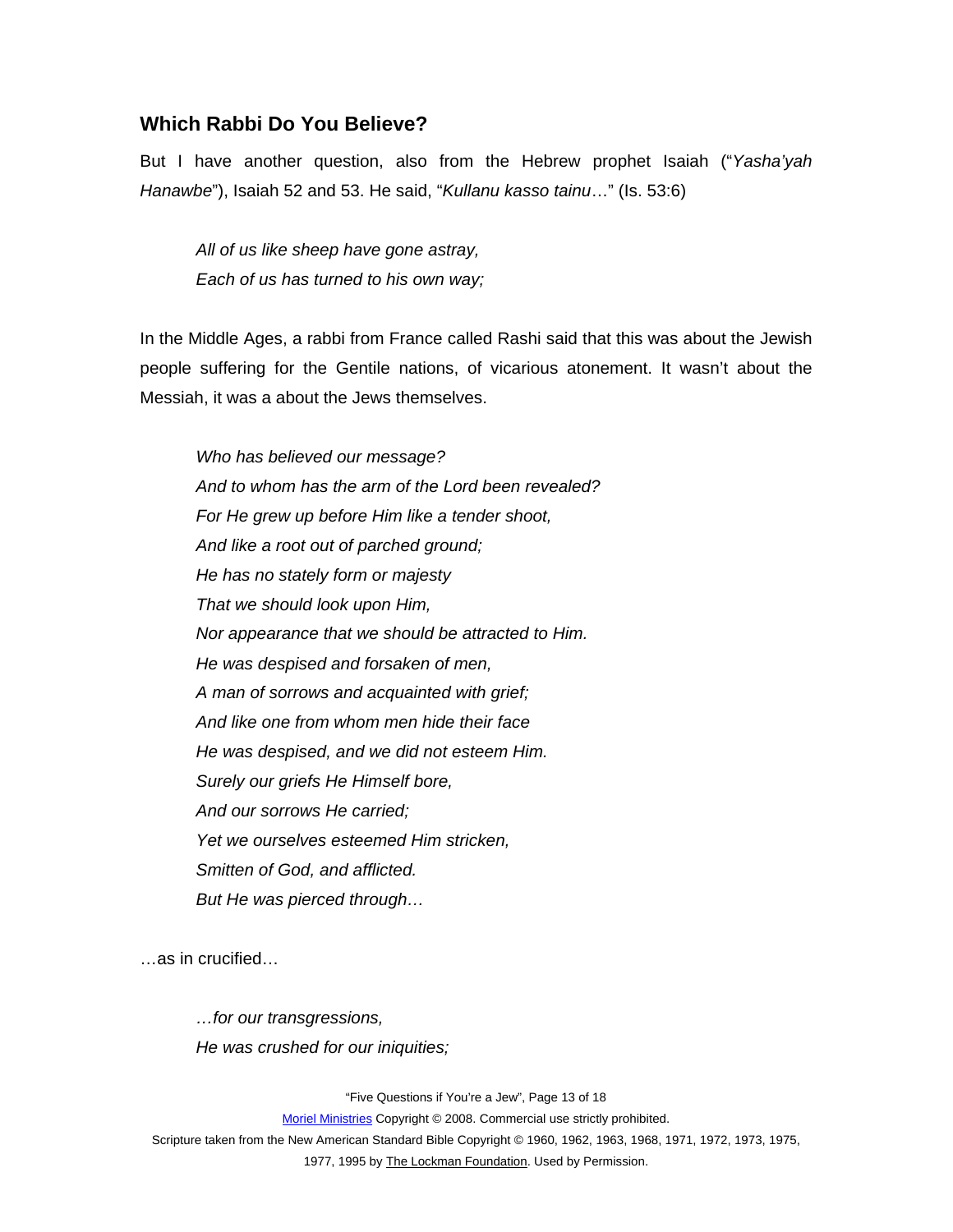*The chastening for our well-being fell upon Him, And by His scourging we are healed. All of us like sheep have gone astray, Each of us has turned to his own way; But the Lord has caused the iniquity of us all To fall on Him.* 

The rabbis say this is about the suffering Jewish people since Rashi. What is it that the Targum Johannan and the ancient rabbis *before* Rashi say it was about? The Messiah. Why did Rabbi Avraham Farisel say this looks like Jesus? Before Rashi they didn't say that. This was included by Eliezer Ha Kalir in the synagogue liturgy for Yom Kippur. This one whom God would smite would become an atonement for sin – a "*korban*", a human sacrifice.

Yet to this the rabbis object. Judaism says the "*akada*" is against human sacrifice; it was an abomination. Why would God have somebody sacrifice a human when He said it was evil? In the *akada* God told Abraham, "Don't sacrifice *your* son", and Christians would, of course, say it was because He was going to sacrifice *His*. The rabbis say human sacrifice is anti-Jewish. I agree that human sacrifice to other gods is demonic; however, the same Rashi who said this is about the Jewish people said it *is* a human sacrifice! He said it *is* a human sacrifice! He said it's the *Jews* suffering vicariously for the Gentile nations. We can't have it both ways.

Either Judaism *does* allow humans to suffer vicariously for the sins of others or it doesn't. Rashi and those who believe Jesus to be the Messiah agree it does. How can you say God does not allow you a human sacrifice for sin on behalf of someone else when the Jewish interpretation itself says it is?

The question is, who was suffering? Was it Israel or was it the Messiah? Well, Isaiah repeatedly castigated Israel for its sin; *this* servant of the Lord was innocent. He had done no wrong, Isaiah says. He'd done no wrong at all.

"Five Questions if You're a Jew", Page 14 of 18

Moriel Ministries Copyright © 2008. Commercial use strictly prohibited.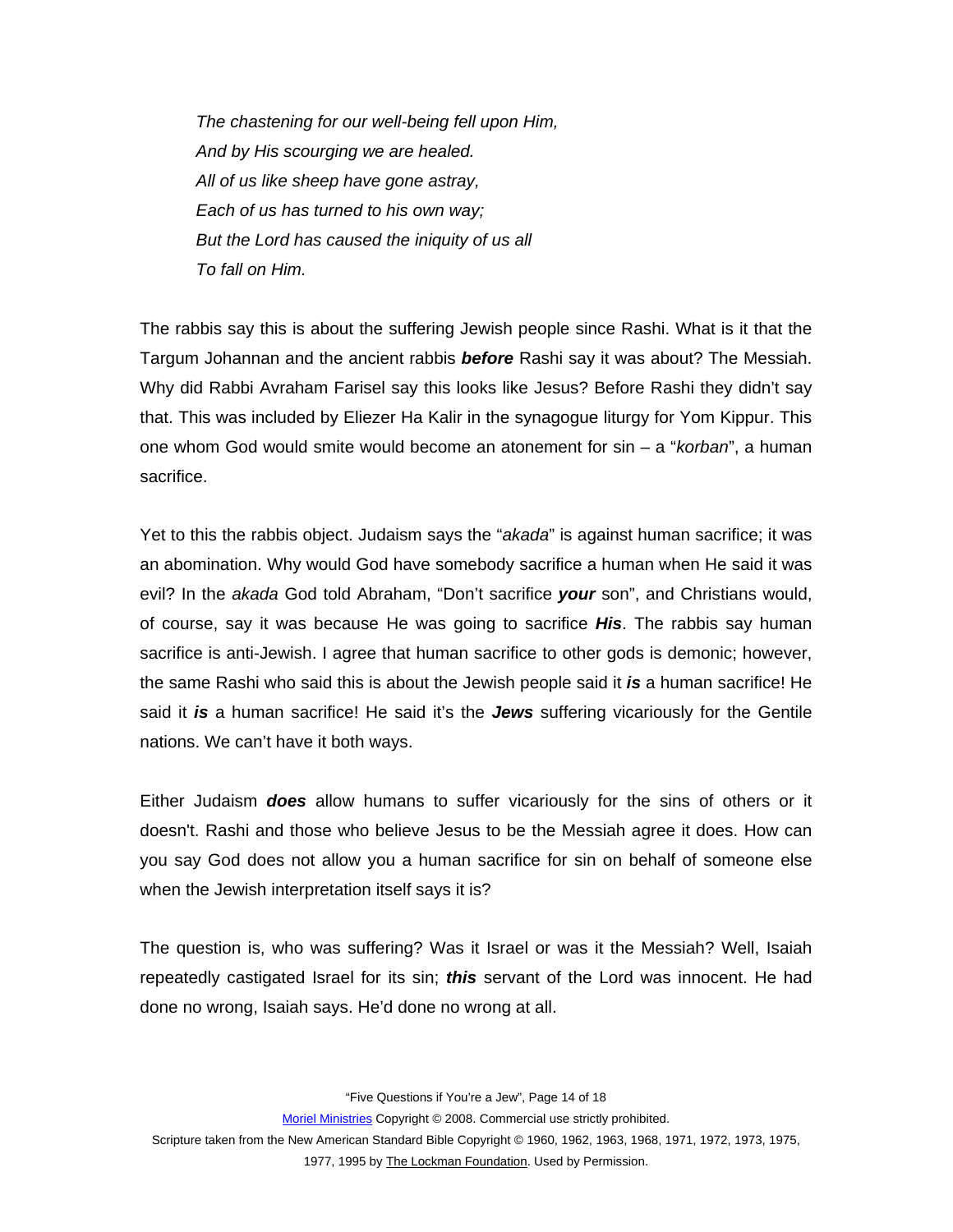<span id="page-14-0"></span>*He was cut off out of the land of the living For the transgression of my people, for whom the stroke was due…"* 

The Gentiles were not God's people at that time. He was cut off for the sake of Israel's sin. He came to the Gentiles afterwards. How could it be Israel when Israel had sin? In a broad sense it resembles Israel, but this was a sinless servant. The question is not who was right, the Christians or Rashi, the question is who was right, Rashi or the earlier rabbis who said it *was* the Messiah. It *is* the Messiah. It's not a question of who's right, the Christians or Rashi, it's a question of which rabbi do you believe? That is my question.

How could it be the Jewish people primarily if they had sin? How could it be the Jewish people suffering for the sins of the Gentiles when *they* had sin? This was a sinless servant. And how can you say that God would not let one die for the sin of another when Judaism itself says the direct contrary?

## **The Final Question**

But I have a final question. I'm going to read from the Hebrew prophet Zechariah 12…

*The burden of the word of the LORD concerning Israel. Thus declares the LORD who stretches out the heavens, lays the foundation of the earth, and forms the spirit of man within him, "Behold, I am going to make Jerusalem a cup that causes reeling to all the peoples around; and when the siege is against Jerusalem, it will also be against Judah. It will come about in that day that I will make Jerusalem a heavy stone for all the peoples; all who lift it will be severely injured. And all the nations of the earth will be gathered against it.* 

The issue is Jerusalem, the final status of Jerusalem. Not the West Bank, not the Gaza strip, not the Golan Heights, Jerusalem is the issue. "*All the nations*" will come against it.

"Five Questions if You're a Jew", Page 15 of 18

Moriel Ministries Copyright © 2008. Commercial use strictly prohibited.

Scripture taken from the New American Standard Bible Copyright © 1960, 1962, 1963, 1968, 1971, 1972, 1973, 1975,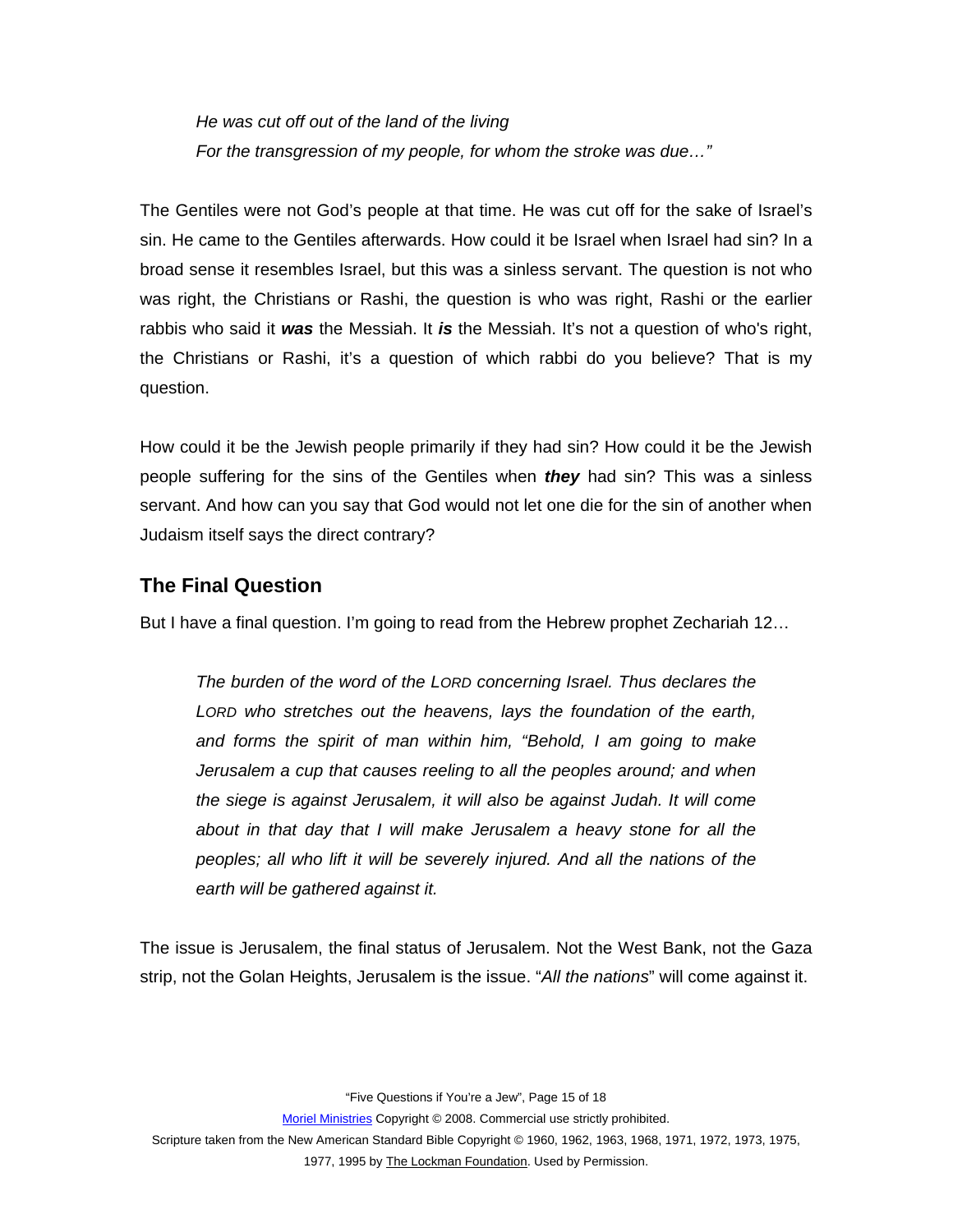When the Chinese massacred between 7-8,000 students witnessed by over 1 billion people on television in Tiananmen Square, how many UN resolutions were passed condemning China? None.

When the Moslems massacred 2.3 million black Christians in Sudan – Islamic militias, how many UN resolutions, how many Security Council resolutions, how many calls for boycotts on Sudan? None.

How many UN resolutions passed against Israel? How many Security Council resolutions passing? 50% of all resolutions in the General Assembly and more than 50% in the Security Council. Go ahead, kill a couple of million blacks. Who cares? They're poor, they're black and they have no oil. Who went to the Gaza Strip to get people to stop shooting Katyusha rockets and killing your children? The world wants to condemn you.

It makes no sense, but how will this end? Zechariah tells us in this chapter in verse 9…

*"And in that day I will set about to destroy all the nations that come against Jerusalem. I will pour out on the house of David and on the inhabitants of Jerusalem, the Spirit of grace and of supplication, so that they will look on Me whom they have pierced…* 

…crucified…

*…and they will mourn for Him, as one mourns for an only son…* 

Who said so? Jacob Prasch? No. Try Rabbi Moshe Elshick. Read what the sages said about this and who it was. They'll look upon Him pierced and mourn as one mourns for an only son. The one we rejected, the one whose name we spit at, the one we curse is the one who's come to save us? Yes, He is coming to save you. That is my question.

"Five Questions if You're a Jew", Page 16 of 18

Moriel Ministries Copyright © 2008. Commercial use strictly prohibited.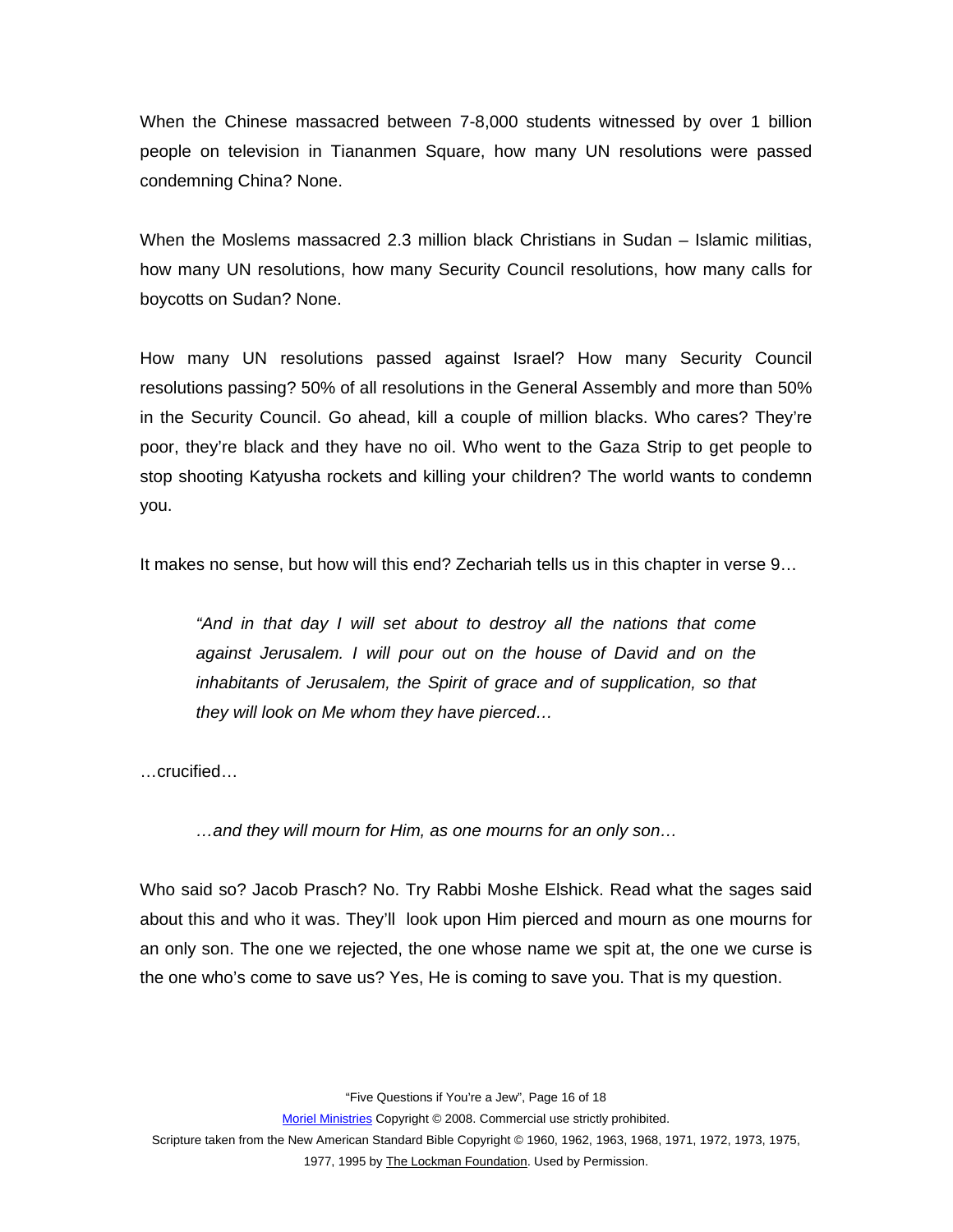If He is the one who fulfilled these prophecies, if He had to come and die already, if He was the atonement for your sin, if He's the one coming to save Israel, and if He's the one who has already come to save you, do you want to be saved? How can anybody call this rejecting Judaism? That is my question. How can rejecting a Jewish Messiah who taught a Jewish thing in a Jewish way to Jewish people and made non-Jews believe in a Jewish God and read a Jewish book and believe a Jewish book, how can anybody call that "non-Jewish". "anti-Jewish". or departing from Judaism? It may be a departure from what people *did* to Judaism, it may be a departure from the Judaism responsible for the assassination of Rabin, it may be a departure from the Judaism that proclaimed bar Kochba from being the Messiah, but it is not a departure from the Judaism of your fathers. of the patriarchs, or of Moses and the Prophets.

My Jewish friend, return from sin. You made *teshuva*, you asked the God of your fathers to forgive your sin that Yeshua paid for in His death. In His resurrection He rose to give you eternal life.

Yes, He did raise. Who said so? Jacob Prasch? No, try reading *The Resurrection of Jesus* by Rabbi Pinchas Lapide, Orthodox professor of Hebrew University. Try reading Rabbi David Flusser, Orthodox professor, Hebrew University. From a Jewish perspective the resurrection of Jesus is irrefutable. The idea that a Messiah would come and die and then raise again, that's what the *Chabad* say about Schneerson, only Schneerson didn't raise from the dead, the rabbis say he raised from the dead.

Jesus came and He would die at Pesach and after dying at Pesach He rose from the dead. His rabbis didn't like Him but said He did miracles as no other rabbi. His disciples did miracles in His name including raising others from the dead. Coming to die at Pesach, raising from the dead doing miracles, His disciples doing miracles, and then ascending to heaven from the Mount of Olives. From where do I quote? The Gospels? No, I quote from the avida zerah. That was not written by Jews who believed in Jesus, that was written by rabbis who were against Jews believing in Jesus. When your fathers will admit these things it's one thing, when your opponents say it's true it's something else. Is He the Messiah? Yes, He is. It's your decision.

"Five Questions if You're a Jew", Page 17 of 18

Moriel Ministries Copyright © 2008. Commercial use strictly prohibited.

Scripture taken from the New American Standard Bible Copyright © 1960, 1962, 1963, 1968, 1971, 1972, 1973, 1975,